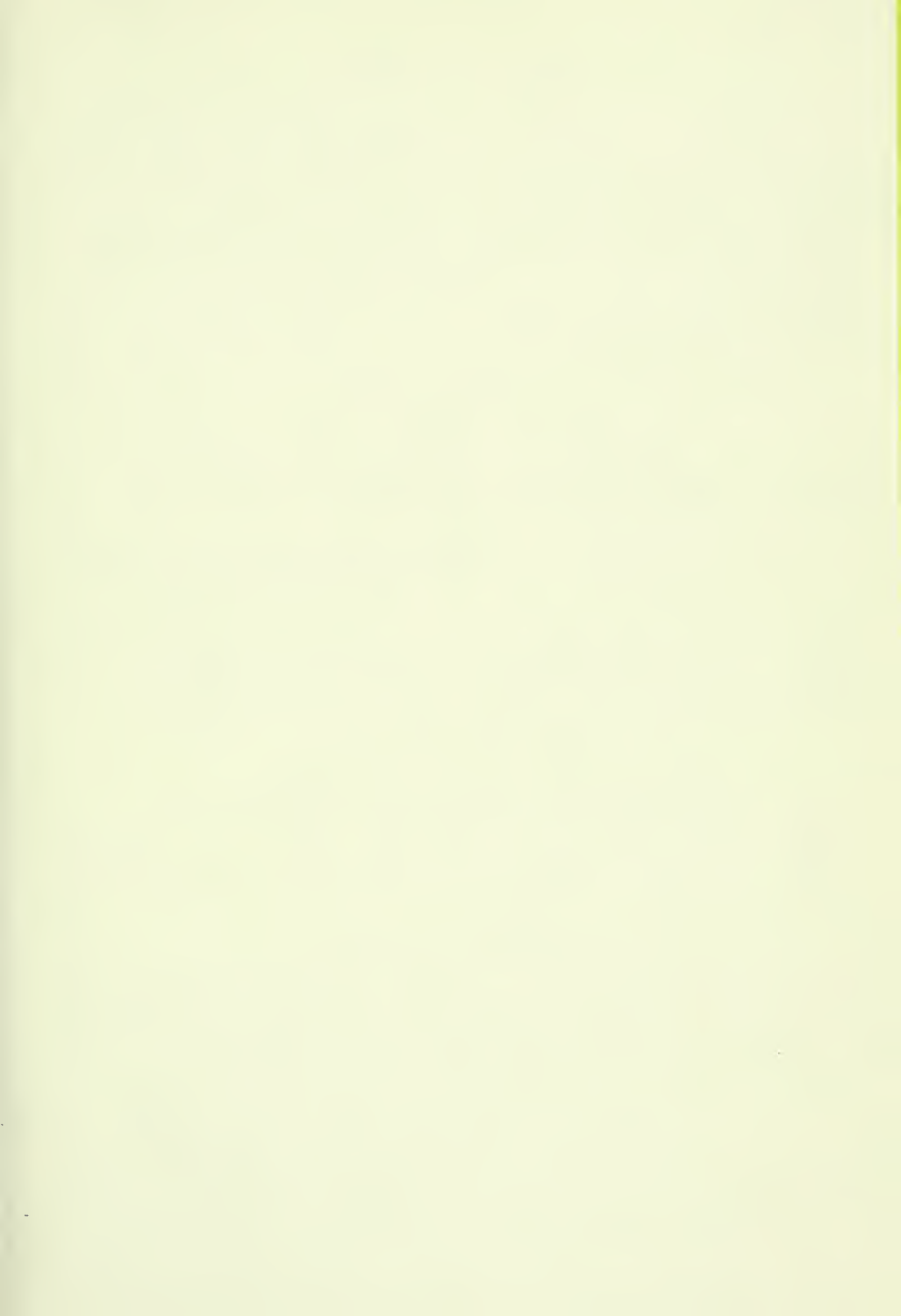### TABLE OF CONTENTS

| Phlox longifolia Nutt. (Polemoniaceae) complex of North America. Frederick J.                                                                          | $\mathbf{I}$ |
|--------------------------------------------------------------------------------------------------------------------------------------------------------|--------------|
| Diatom floristics and succession in a peat bog near Lily Lake, Summit County, Utah.<br>Shobha A. Jatkar, Samuel R. Rushforth, and Jack D. Brotherson   | 15           |
| Vegetational response to three environmental gradients in the salt playa near<br>Goshen, Utah County, Utah. Michael G. Skougard and Jack D. Brotherson | 44           |
| Distribution of sculpins in the Clearwater River Basin, Idaho. O. Eugene Maughan                                                                       | 59           |
| Phytoseiid predators of mite pests in Utah apple orchards. Clive D. Jorgensen and                                                                      | 63           |
| Subspecies specificity of gall forms on <i>Chrysothamnus nauseosus</i> . E. Durant                                                                     | 81           |
| Homing by a pigmy rabbit. Jeffrey S. Green and Jerran T. Flinders                                                                                      | 88           |
| Beetles from the environs of Lake Powell in southern Utah and northern Arizona.                                                                        | 89           |
| Ants from northern Arizona and southern Utah. Dorald M. Allred and Arthur C.                                                                           | 97           |